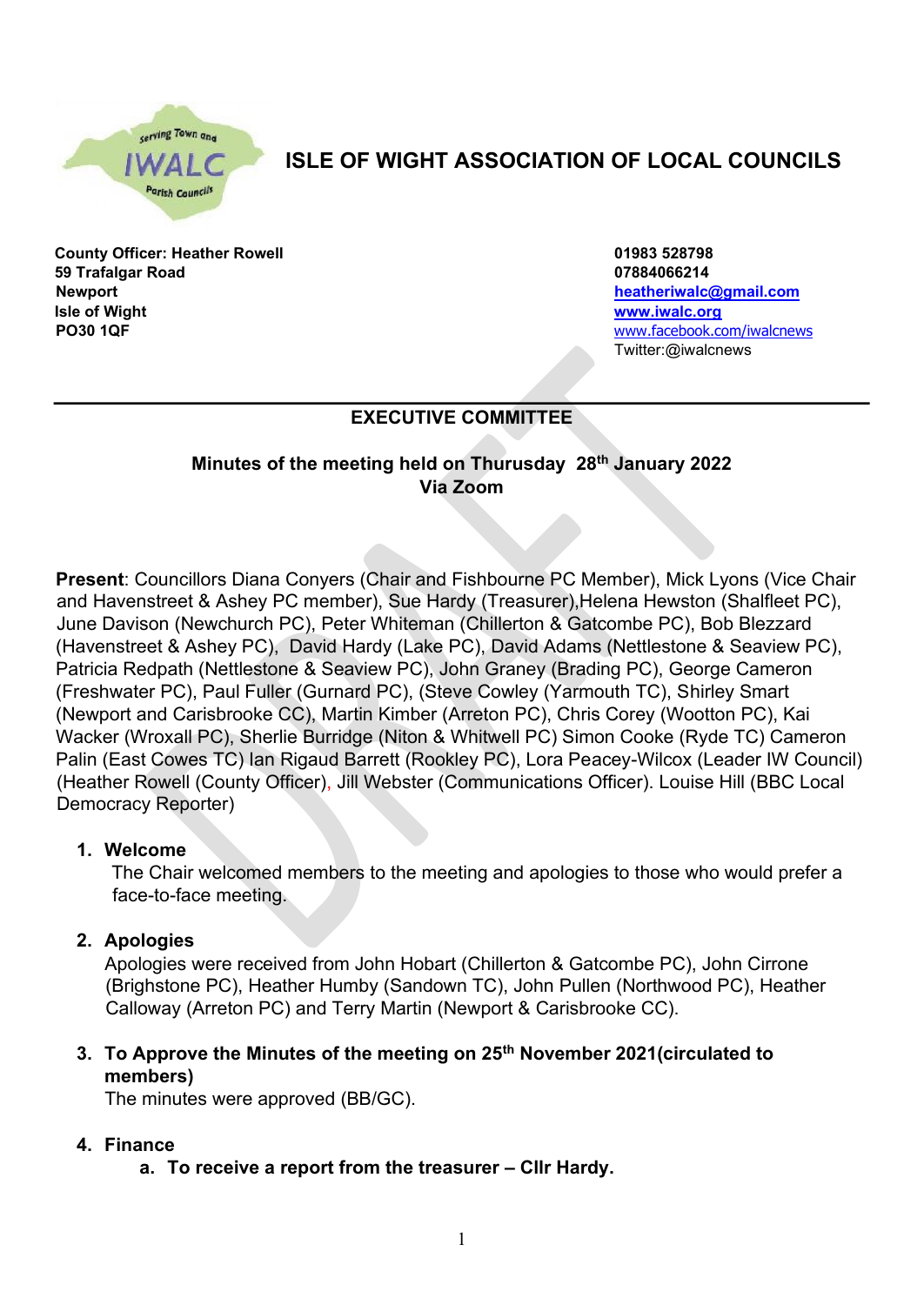#### **b. To consider and agree budget for 2022/23**

The report was well received along with the budget for 2022/23 which was agreed unanimously (BB/GC). The Chair thanked Cllr Hardy for all her hard work.

**5. Constitution: To consider amendments to Constitution proposed by Constitutional Working Group, prior to submission to 2022 AGM in July (papers circulated to members prior to meeting.** 

The Chair noted some additional minor amendments that the Group had made to sections 7e, 7f and 9c and Cllr Blezzard proposed an amendment to section 4b. These amendments were accepted and it was agreed that the draft be sent to NALC for comments. The full amended document highlighting the changes will be presented to the AGM in July for final agreement.

- **6. Training:** 
	- **a) To receive report of meeting of Training Group held on 17 December 2021 and consider recommendation regarding increase in training fees.**  It was agreed to increase the cost of training sessions to non-IWALC members to £75.00

for face-to-face sessions and £50 for online sessions. The penalty fee for IWALC nonattendees will remain at £50. (BB/SC)

**b) To agree the appointment of Cllr Shirley Smart (Newport & Carisbrooke CC) to the Training Group.** 

It was agreed unanimously to appointment Cllr Smart to join the Training Group.

**7. Communications Group – To receive report of meeting of Communications Group held on 19th January 2022 and consider any recommendations therein.** 

Representatives were asked to ensure that either they or their clerks disseminate all information from IWALC to all their councillors. The Chair pointed out that the website has been redesigned. She expressed thanks to John Graney and Dave Hardy for their work on the website. Members were requested to feedback any thoughts they have.

# **8. Meetings with IW Council. To consider verbal report from Cllr Fuller**

Regular monthly meetings for IWALC members will be held with the Leader of the IWC, Deputy Leader and Clir Fuller on the second Thursday of each month, starting on the 10<sup>th</sup> March 2022. A different Cabinet Member will be invited to each meeting to provide a focus. These meetings will be open to all IWALC town and parish councillors. It was requested that questions are submitted to Cabinet members in advance. Initially the meetings will be held via Microsoft Teams from 12.30pm – 1pm, but more time can be given if needed. Current issues to consider for topics include planning and road safety.

**9. February Topic Meeting: To consider and agree topic(s) and venue for Topic Meeting on 24th February 2022.**

It was agreed to focus on housing, inviting John Pricket to talk about community led housing and investigate who else would be interested in joining the discussion, including some of the housing associations and the Empty Homes Officer. It was agreed to aim for a face-to-face meeting, if possible. The Chair and County Officer will explore options.

#### **10.NALC Lobby Day (23 March 2022): To receive report from Cllr Blezzard and consider what action to take.**